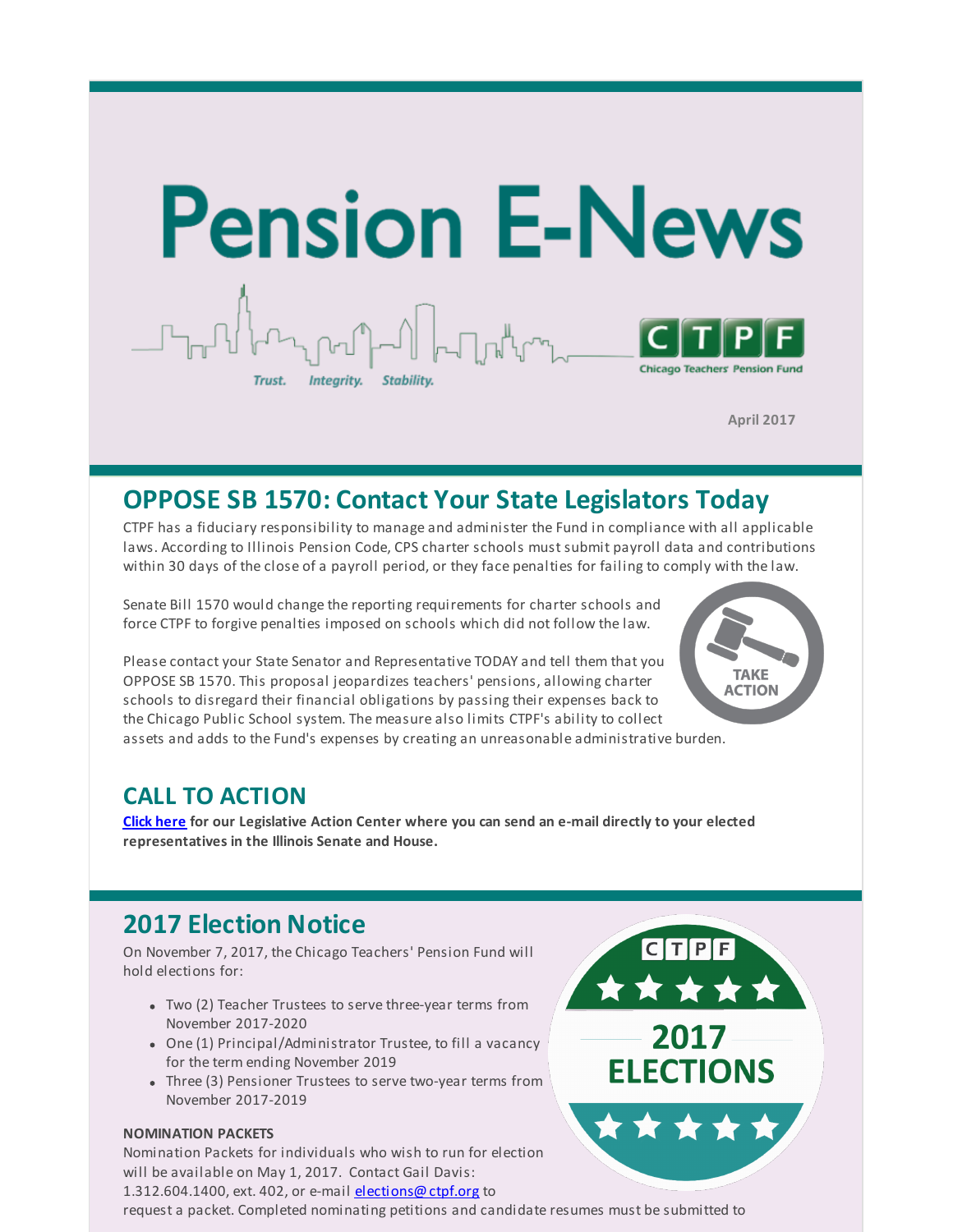the Chicago Teachers' Pension Fund office on or before close of business at 5:00 p.m. CDT, **Friday, September 29, 2017.**

**Click here for the official [election](http://r20.rs6.net/tn.jsp?f=0017GAyGmY2DVUJhe8UZoqHd8D1Uf1iA-AeDG4N1_-wIfbuTqcyhZDlf9Cjojz6uvA17B9B1HTLjQ2HDio_pdraSKMAmFVThOL-fyN9JiHj0s_fTO8HgSPtHhGKXvt84By9Dj895YI-bQ9EmDiXrk9X7zz3hGJxxRMkgj9-vqWCUdL76egr5lTBxM4OlfYlU8XFkAQmNmM2emIxtfOUvEukX-EQRIe87aj1ZKiyZ-KjrsEeAZQWXndydjkWADT7S1-V&c=&ch=) notice.**

### **Pension Representative Information**

Pension Representatives serve as an important link between the Fund and its members, sharing information and helping to conduct Trustee elections. If you serve as a Pension Rep., please help us stay up-to-date for the 2017-2018 academic year.

The Chicago Teachers' Pension Fund (CTPF) is in the process of updating the name of the Pension Representative at each school for the 2017-2018 academic year. If you serve as a Pension Rep and have not submitted a Credentials Form for 2017, please click here to [download](http://r20.rs6.net/tn.jsp?f=0017GAyGmY2DVUJhe8UZoqHd8D1Uf1iA-AeDG4N1_-wIfbuTqcyhZDlf9YFiT_GEZ4iY_yCdSMCyPkbIamRQbZKF6TywgBx5vv8s35ocIRinzBoGlD3nQFt5Rw5mFLp-26xJO0eadGICNXR3gB7fHt1AZ3UKhhnHP1TF6l44Q4qdzyh-gvB_5Ie0WGfgeRkaTHBshGdF6T0sGebMx1Ebhbah9OPJr7DuaVkotM64xvWzWuvFFk4Ra4FtYvM-iMdwFCH&c=&ch=) the form and return it to CTPF. If you currently serve, but do not plan to return next year, please help us find a replacement. Please seek a volunteer, ask your principal to appoint a replacement, or hold a simple election. The person selected must be a certified teacher, as the Pension Rep's main responsibility is to coordinate the annual Teacher Trustee Election. Please have your replacement download and return a [Credentials](http://r20.rs6.net/tn.jsp?f=0017GAyGmY2DVUJhe8UZoqHd8D1Uf1iA-AeDG4N1_-wIfbuTqcyhZDlf9YFiT_GEZ4iY_yCdSMCyPkbIamRQbZKF6TywgBx5vv8s35ocIRinzBoGlD3nQFt5Rw5mFLp-26xJO0eadGICNXR3gB7fHt1AZ3UKhhnHP1TF6l44Q4qdzyh-gvB_5Ie0WGfgeRkaTHBshGdF6T0sGebMx1Ebhbah9OPJr7DuaVkotM64xvWzWuvFFk4Ra4FtYvM-iMdwFCH&c=&ch=) Form.

#### **Volunteers**

If your school does not have a Pension Rep and you would like to volunteer, please contact your school principal.

## **CTPF Retirement Seminars Recap**



CTPF hosted four retirement seminars during spring break, attracting more than 130 members preparing for the retirement process. The April seminars featured presentations from CTPF staff and the opportunity to meet with representatives from CTPF, CPS, and Social Security. Members interested in retirement who have not yet started the process can download an application **[here](http://r20.rs6.net/tn.jsp?f=0017GAyGmY2DVUJhe8UZoqHd8D1Uf1iA-AeDG4N1_-wIfbuTqcyhZDlfxg2zVjPCAhDpyC4za3N6CQeIQQ4mQfFMcvbzw-mzh6n7j2kMTPHvNE8mvDoec7pkeD-AOcxad-70ZHpXR_euYkVrAibFcL_BFHaGhq6v7wLbZNwi0Po0JG21Nv_h0vNDxZv0tEeyImpNTHbjDGNfccFdL_cTs6qh4eQ0ygRTQiG&c=&ch=)** and should schedule an individual benefits consultation with CTPF Member Services as soon as possible. Call 312.641.4464 today to schedule your individual appointment.

### **Executive Director Testifies in Springfield**

April 4, 2017, CTPF Executive Director Charles A. Burbridge traveled to Springfield to testify before the House Appropriations-Elementary & Secondary Education Committee during a subject matter hearing which included House Bill 2948. The bill, sponsored by Representative William Davis (D- East Hazel Crest), Committee Chair, addresses the issue of State of Illinois pension parity for CTPF.

CTPF supports the measure which requires the State of Illinois to make a \$465 million contribution to CTPF in fiscal year 2018, and then make annual contributions equal to 10% of the State revenue provided to the downstate teachers' retirement system.

"House Bill 2938 addresses a long-standing inequity in funding and restores State revenue long-promised to CTPF," said Burbridge. "CTPF represents about 17% of the active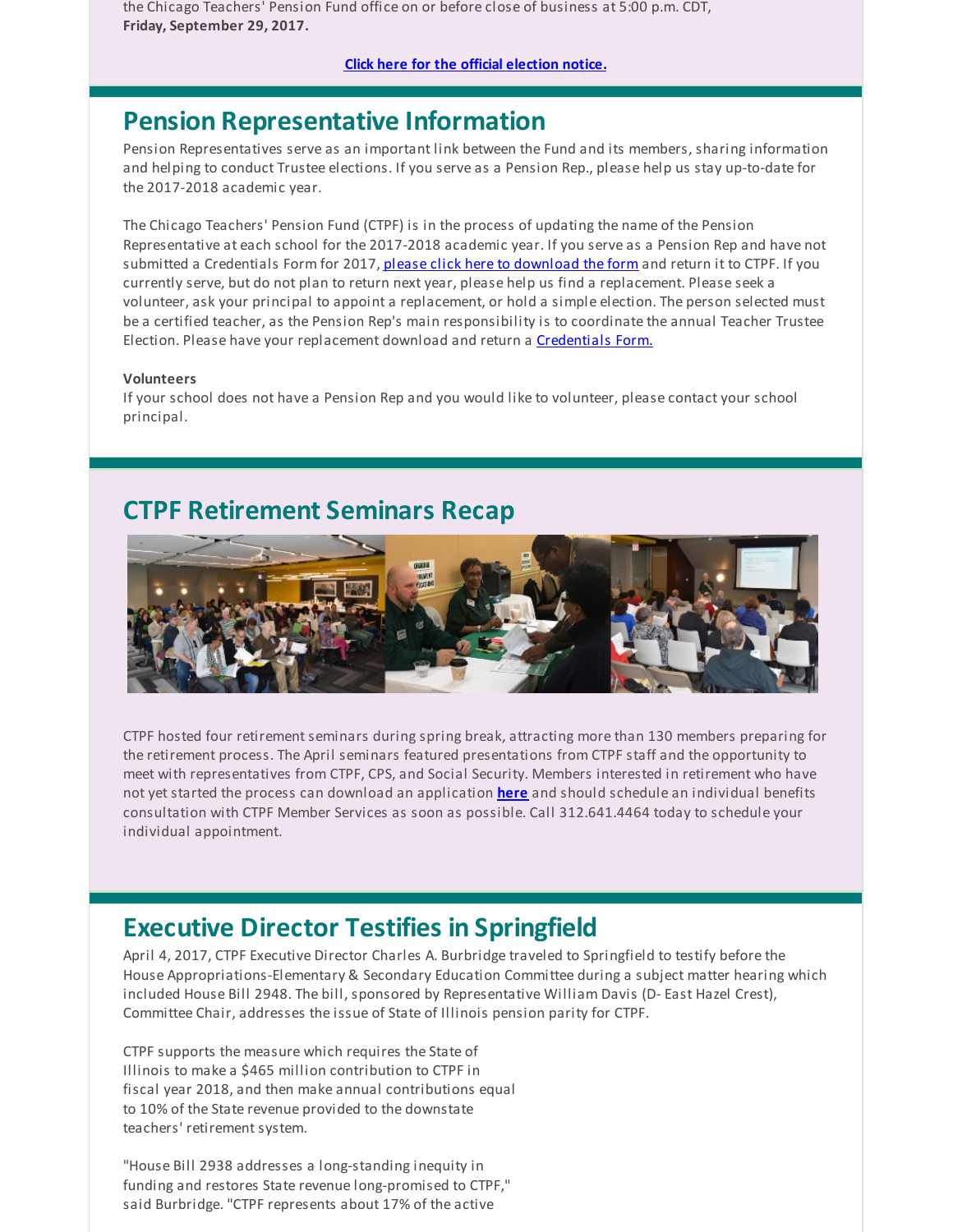and retired teachers in our state, but we receive less than 1% of the pension funding dollars allocated by the State. It's time to address this issue, and we appreciate the time and attention this committee took to understand this inequity."

Burbridge answered legislators' questions and shared additional information about the legislation. The Committee did not take any action. CTPF will continue to update members on the status of this bill and will provide additional information as it becomes available.



CTPF Executive Director Charles A. Burbridge with Representative William Davis *(D- East Hazel Crest)* Chairman oftheAppropriations-Elementary & Secondary Education Committee, and Sponsor of HB 2948.

### **CTPF Staff Presents at Aspira Career Day**

CTPF staff joined students at ASPIRA Business & Finance High School at the school's first annual Career Day Exploration Program. CTPF Trustee Tina Padilla (who teaches mathematics at ASPIRA) helped organize the program which offered all of the school's 331 students the opportunity to explore different career options and help them understand the many important components of selecting a profession.

"This program brought together business professionals, and our students and the experience proved tremendously beneficial for both groups," remarked Trustee Padilla. "The students learned so much about careers and pathways they never even imagined, and that provides an invaluable intrinsic motivation for them."

Charles A. Burbridge, CTPF executive director, Tiffany Reeves, CTPF deputy executive director and chief legal officer, Anglea Miller-May, director of investments, and Gail Davis, manager



of administrative services, all made presentations. "Our staff members enjoyed meeting and getting to know these talented students," remarked Burbridge. "We appreciated the chance to answer questions, share our experiences, and make connections with this motivated and engaged group."

## **CTPF Welcomes CFO**

Alise White, CPA, joined the Fund in April as Chief Financial Officer (CFO). As CFO, White leads and manages the Fund's overall financial plans and policies in accordance with Generally Accepted Accounting Principles, the Governmental Accounting Standards Board, and other regulatory and advisory organizations. A key member of the Leadership Team, she reports to the Executive Director.



**Alise White, CPA** *Chief Financial Officer*

"Alise brings strong problem-solving skills, broad-based technical accounting skills, a results-oriented approach to management, and strong financial leadership skills," said Charles A. Burbridge CTPF executive director. "She will have an important impact in areas ranging from funding strategy to risk management, and we're delighted that she has brought her experience and expertise to our team."

White served most recently as Chief Administrative Officer for the Illinois State Board of Investment, the agency which has fiduciary responsibility for the pension assets of several State Systems. Responsible for all administrative functions of the agency, she developed and implemented all investment financial controls, regulations, and managed the agency's accounting and financial functions. White previously worked as Director of

Finance and Budget for the non-profit Neighborhood Housing Services of Chicago and began her career in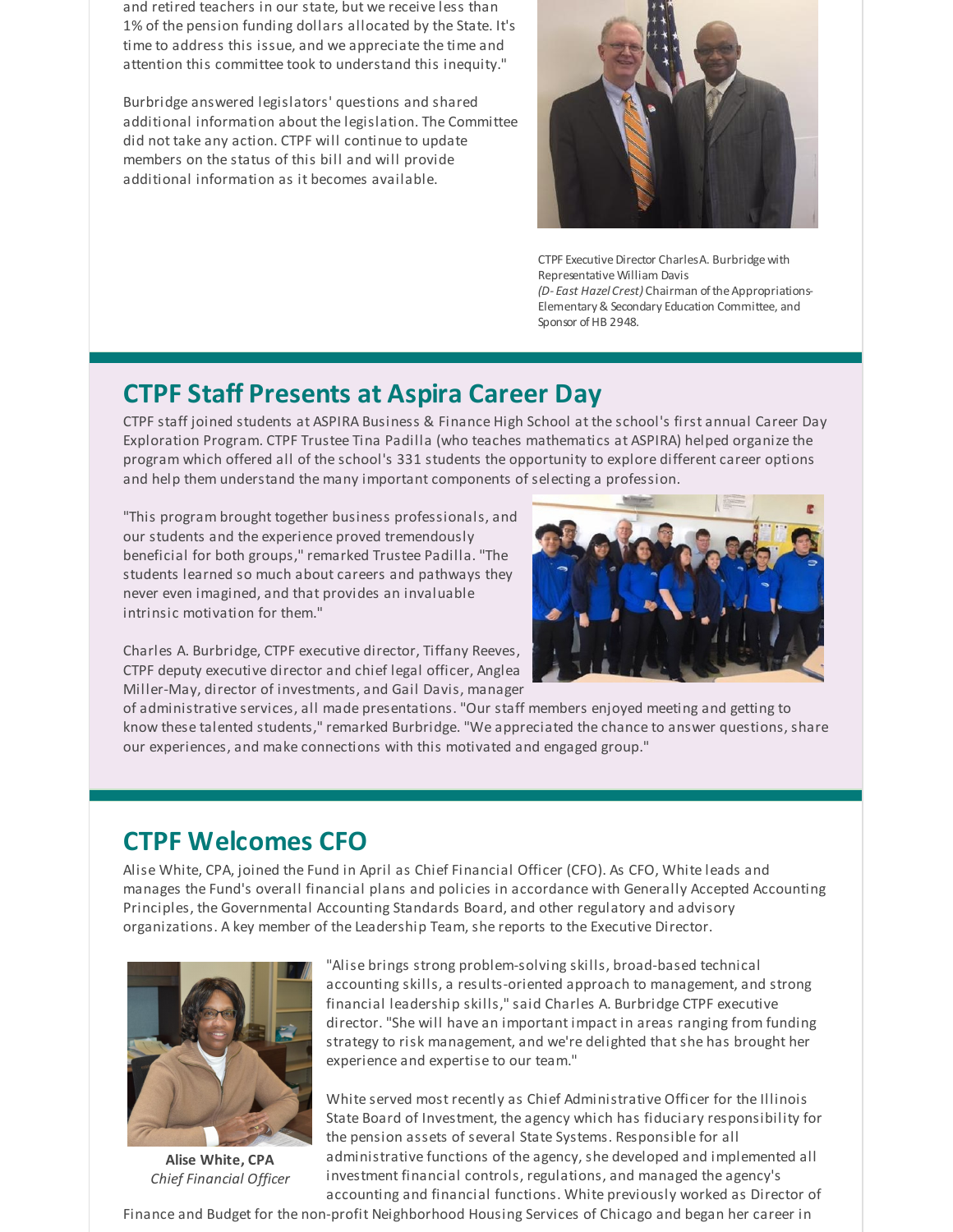the banking industry.

White holds a master's degree in accountancy, a bachelor's degree in finance, and is a Certified Public Accountant. She has served on the Government Executive Committee of the Illinois CPA Society and is a member of the American Institute of Certified Public Accountants, Women Investment Professionals, and the Government Finance Officers Association.

# **Health Insurance Subsidy for Non-CTPF Participants**

Retirees currently enrolled in CTPF-sponsored health plans, receive any available health insurance premium subsidy in their monthly pension check. Retirees who do not participate in a CTPF health plan may apply for a subsidy. On February 27, 2017, CTPF mailed applications for the period January 1 - December 31, 2016, to members who were not enrolled in CTPF health insurance plans. Please note that CTPF will not subsidize Part A premiums for members with pension benefit effective dates of July 1, 2016, or later.



**Completed applications must be returned to CTPF with required documentation by August 31, 2017. Call CTPF Member Services at 1.312.641.4464 with questions about the subsidy or application.**

## **Return to Work Reminder**

Many CTPF retirees choose to return to work as substitute teachers or in other temporary positions for the Chicago Public and Charter Schools ("Employer") or both. The Illinois Pension Code restricts the number of days and the amount of compensation that retirees can earn as part of part-time or temporary employment for an Employer.

Return to work violations have been increasing, and have serious and significant financial consequences to those that exceed the work limits: repayment and/or cancellation of pension or repayment and/or loss of health insurance subsidy.

If you intend to work for the Chicago Public or Charter Schools, you are required to notify the Chicago Teachers' Pension Fund before beginning your re-employment. You must fill out **[Form](http://r20.rs6.net/tn.jsp?f=0017GAyGmY2DVUJhe8UZoqHd8D1Uf1iA-AeDG4N1_-wIfbuTqcyhZDlf_AvJO-ASPL_pGnLhztId-dEs2Aq1GYq4ZQDU5VWNWcCYU9g0P27Sfifk9YlxUpraMHYNdua_0-ctKUTJ-ykREF4VE6AIJwSbqRmtx61juu3nyea8--NgLAJ0fgVJF-BW4om6bIiDQtn_ZiTSLshZrk=&c=&ch=) 770** and return it to CTPF via mail or fax. **[Download](http://r20.rs6.net/tn.jsp?f=0017GAyGmY2DVUJhe8UZoqHd8D1Uf1iA-AeDG4N1_-wIfbuTqcyhZDlf_AvJO-ASPL_pGnLhztId-dEs2Aq1GYq4ZQDU5VWNWcCYU9g0P27Sfifk9YlxUpraMHYNdua_0-ctKUTJ-ykREF4VE6AIJwSbqRmtx61juu3nyea8--NgLAJ0fgVJF-BW4om6bIiDQtn_ZiTSLshZrk=&c=&ch=) the form here** or request it from Member Services at 1-312-641-4464.

|                                      | <b>SCHOOL YEAR 2016-2017</b><br>Effective July 1, 2016 |                              | <b>SCHOOL YEAR 2017-2018</b><br>Effective July 1, 2017 |                            |
|--------------------------------------|--------------------------------------------------------|------------------------------|--------------------------------------------------------|----------------------------|
| <b>RETIREE TYPE</b>                  | <b>EMPLOYMENT LIMIT</b>                                | <b>COMPENSATION LIMIT</b>    | <b>EMPLOYMENT LIMIT</b>                                | <b>COMPENSATION LIMIT</b>  |
| <b>Drivers Education Instructors</b> | 100 Days                                               | \$30,000, or \$50,000 for    | 900 Hours                                              | \$30,000, or \$50,000 for  |
| (those who teach ONLY                | (a day constitutes a                                   | individuals who retired with |                                                        | individuals who retired    |
| <b>Drivers Education courses</b>     | partial, full or extended                              | 5 years of service as        |                                                        | with 5 years of service as |
| in the school year)                  | day of work)                                           | an Administrator             |                                                        | an Administrator           |
| <b>All Other Retirees</b>            | 100 Days                                               | \$30,000, or \$50,000 for    | 100 Days                                               | \$30,000, or \$50,000 for  |
|                                      | (a day constitutes a                                   | individuals who retired with | (a day constitutes a                                   | individuals who retired    |
|                                      | partial, full or extended                              | 5 years of service as        | partial, full or extended day                          | with 5 years of service as |
|                                      | day of work)                                           | an Administrator             | of work)                                               | an Administrator           |

## **2017 Pension Payment Schedule**

The schedule for mailing checks and direct deposit dates through July is listed below. [Click](http://r20.rs6.net/tn.jsp?f=0017GAyGmY2DVUJhe8UZoqHd8D1Uf1iA-AeDG4N1_-wIfbuTqcyhZDlf9gw2rzVHKotclfdrg_9ELSW1wNgXaCwCKPHKF-AtNhtb0ne5ltvUA0CRvxQvKeQ-UbCpwhNVsqFSb1PxVIF5-INQZieZzkZ7eNRzPniv0Wj2EuQs4GLPo1RaOowSsoCaVLy0qxdu_949VVfSBzw7eIQY92SZlO_GQ==&c=&ch=) here for a printable PDF of the full schedule.

| Month    | <b>Check Mailing Date</b> | <b>Direct Deposit Date</b> |
|----------|---------------------------|----------------------------|
| May 2017 | April 27, 2017            | May 1, 2017                |